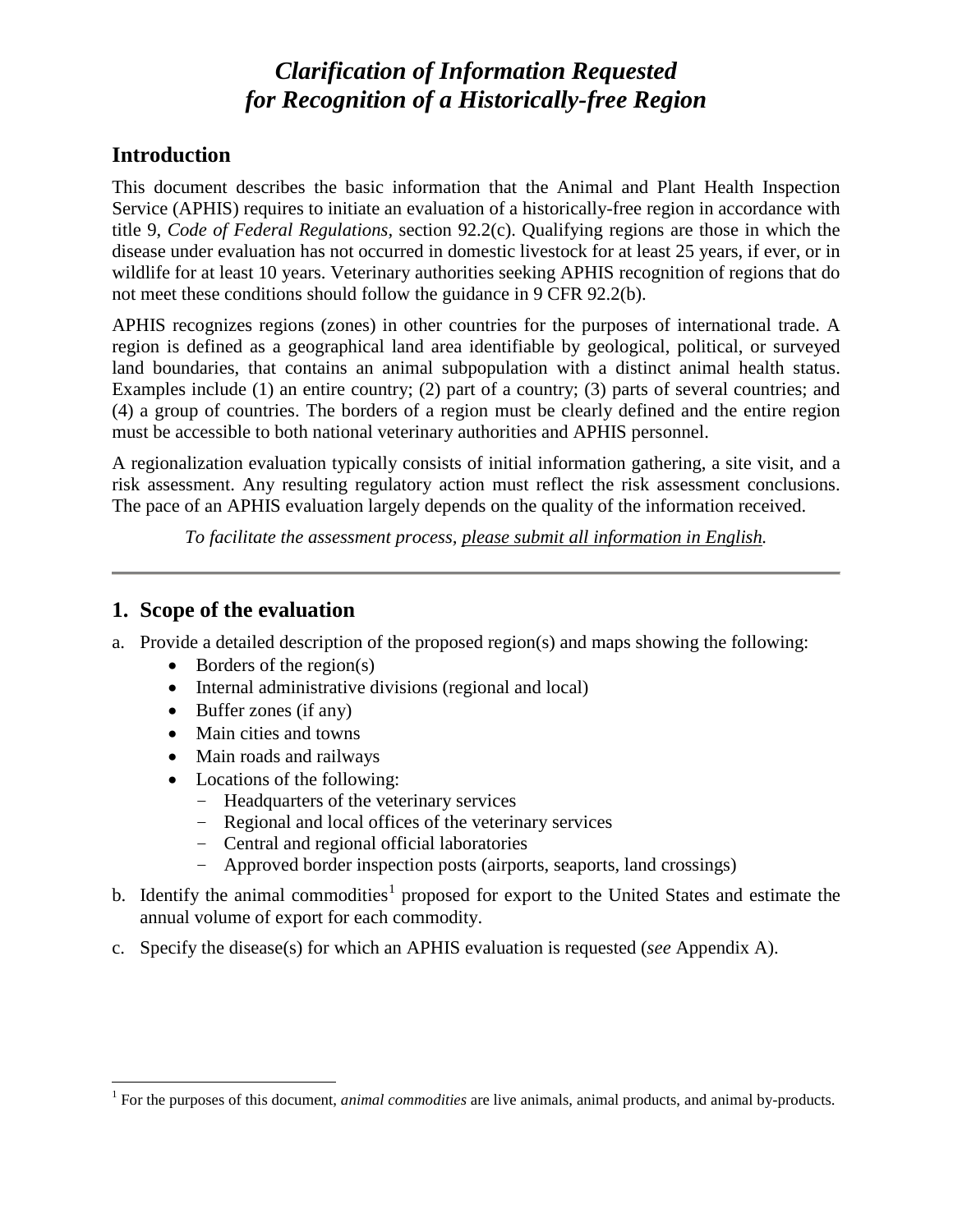#### **2. Disease history and vaccination practices**

- a. Indicate when each disease under evaluation was last reported in domestic livestock in the region. (Note that this questionnaire may only be used if the disease(s) under evaluation have not been reported for at least 25 years.)
- b. Indicate when each disease under evaluation was last reported in wildlife in the region. (Note that APHIS cannot consider a region historically free if infection has occurred in wildlife in the last 10 years.)
- c. Indicate whether vaccination against the disease(s) under evaluation has occurred in the last 10 years and, if so, provide the following information:
	- Reasons for vaccination
	- Source and type of vaccines used
	- Target populations
	- Recordkeeping requirements
	- Procedures to distinguish vaccinated animals

# **3. Veterinary control and oversight**

*The requesting region should provide evidence that the veterinary services in the region have had and continue to have sufficient legal authority, organization, and infrastructure to effectively investigate, diagnose, and report animal diseases, if present.* 

#### **a. Legal authority for animal health activities**

- i. Provide copies (in English) of the legal acts and regulations that afford authority for the official veterinary services to conduct the following animal health activities:
	- On-farm inspections
	- Import, export, and internal movement controls
	- Quarantine of animals or farms
	- Vaccination for the disease(s) under evaluation
	- Surveillance for the disease(s) under evaluation
	- Control and eradication of the disease(s) under evaluation
	- Emergency response activities
	- Seizure, depopulation, and compensation
- ii. Provide copies (in English) of any secondary legislation, enabling regulations, manuals, contingency plans, or guidance documents pertaining to the disease(s) under evaluation.

#### **b. Organizational structure of the veterinary services**

- i. Provide an organizational chart of the official veterinary services and describe the chain of command, including to whom the central, regional, and/or local veterinary units report.
- ii. Describe the functions of each unit within the official veterinary services and the division of responsibilities among central, regional, and local veterinary authorities. What procedures are in place to ensure coordination and communication among these entities?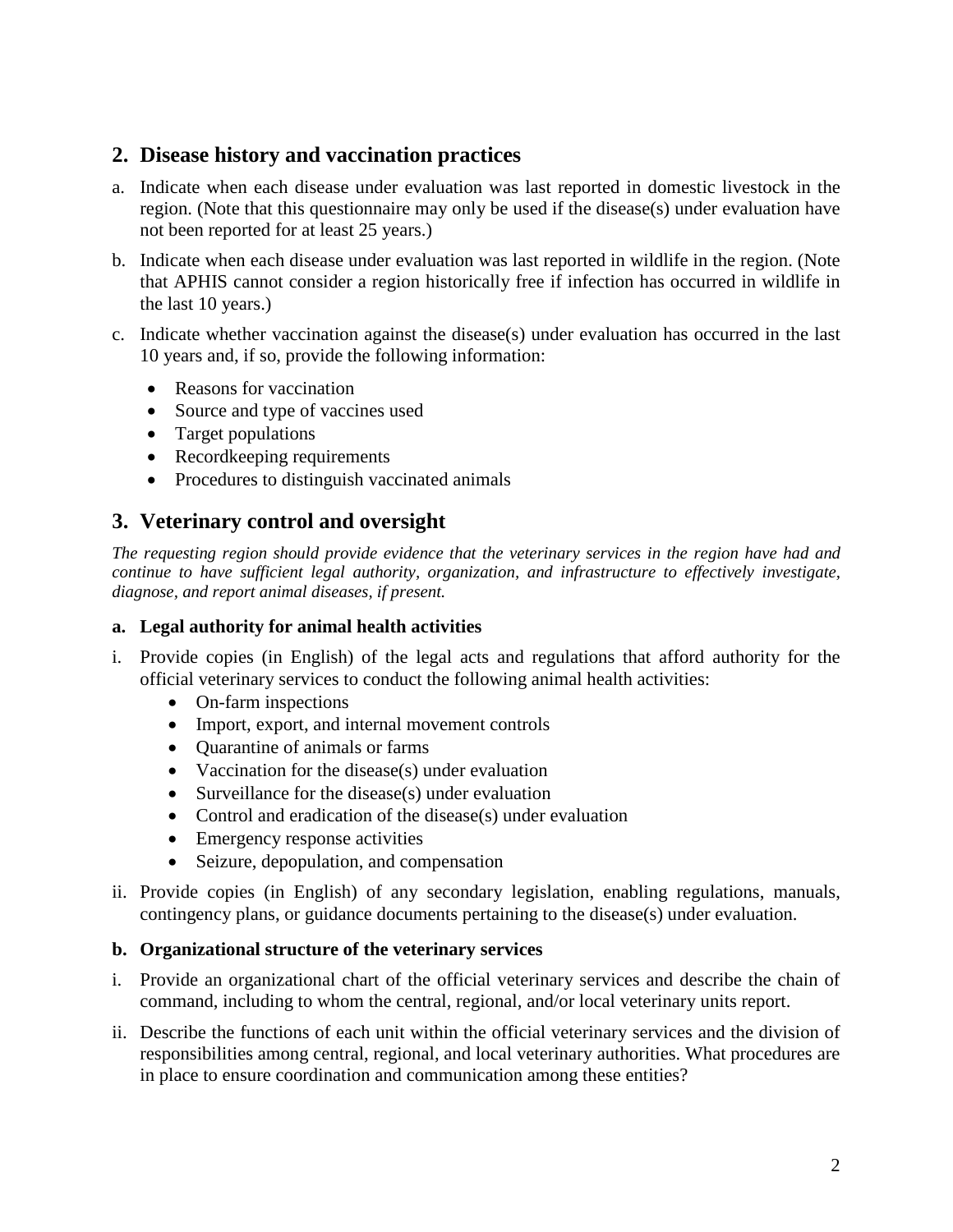#### **c. Infrastructure and financial resources**

- i. Describe the financial resources of the official veterinary services, including the budget for the most recent fiscal year and sources of funding (governmental and nongovernmental).
- ii. If financial or performance audits of the veterinary services are conducted, identify the auditing entity and describe the audit frequency and the results of the most recent audit.

### **4. Disease reporting**

*The requesting region should provide evidence that each disease under evaluation has been legally notifiable in the region, for at least the past 10 years.*

- a. Describe how notification of the disease(s) under evaluation is ensured within the region, including the methods by which obligated persons are made aware of the reporting requirements and penalties for failure to notify. Provide a copy (in English) of the pertinent legal acts or regulations.
- b. Describe the procedures in place to ensure that the veterinary authorities of the requesting region inform pertinent international entities of a disease outbreak in a timely manner.

# **5. Disease detection**

*The requesting region should provide evidence that an effective early detection system has been in place for each disease under evaluation, for at least the past 10 years. An effective early detection system includes, among other things, representative coverage of susceptible animal populations by field services, a training program for detecting and reporting unusual animal health incidents, the ability to undertake effective disease investigation and reporting, and access to laboratories capable of diagnosing and differentiating relevant diseases.*

#### **a. Coverage by field services**

- i. Complete the table in Appendix B concerning veterinary personnel in the region.
- ii. Indicate the number of private veterinarians and veterinary technicians in the region and the number authorized to conduct official animal health and food safety activities. Describe the procedures for authorization, the policies in place to safeguard against conflicts of interest, and any requirements for official supervision.
- iii. Describe any legal or procedural requirements for routine inspection of livestock premises for animal health, identification, or welfare purposes. Who conducts the inspections and how often do such inspections occur?

#### **b. Training programs**

i. Indicate the minimum qualifications required for veterinary and technical staff employed by the official veterinary services at the central, regional, and local levels. Describe the training requirements for newly recruited and established staff, as well as any pertinent simulation or field exercises conducted in the last 3 years.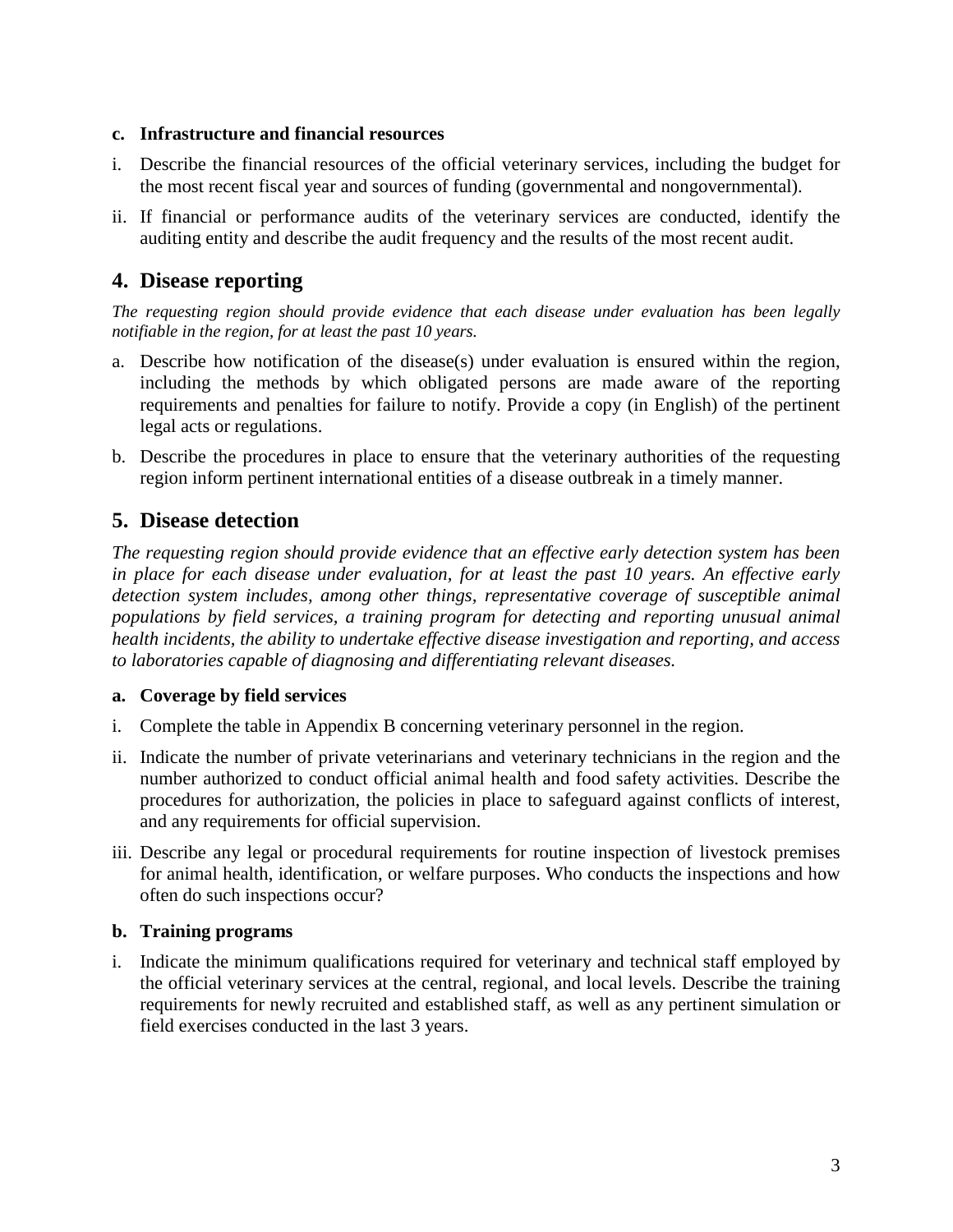ii. Describe any outreach activities of the official veterinary services designed to increase awareness, recognition, and reporting of the disease(s) under evaluation among producers, industry members, official and private veterinarians, and the general public.

#### **c. Disease investigation and reporting**

- i. Describe the type and extent of surveillance activities for the disease(s) under evaluation, in domestic livestock and wildlife. Include both active and passive surveillance, if applicable.
- ii. Indicate the number of suspicious cases of the disease(s) under evaluation reported to the official veterinary services in the past 3 years and describe the follow-up measures taken in each case.
- iii. Provide copies (in English) of any guidance documents for investigation of suspect cases of the disease(s) under evaluation and plans for emergency response.

#### **d. Diagnostic laboratory capabilities**

- i. Provide an organizational chart of the animal health laboratory system in the region. Indicate which laboratories conduct screening and/or confirmatory tests for the disease(s) under evaluation. Describe the certification or accreditation requirements for these laboratories.
- ii. Indicate the number of scientists and administrative staff employed in each laboratory, and describe the procedures in place to ensure continued proficiency in diagnostic procedures.
- iii. Indicate the diagnostic tests or procedures used to detect the disease(s) under evaluation. What procedures are conducted for agent isolation, identification, and typing?
- iv. Describe the procedures for reporting test results, including to whom they are reported and the average time between sample collection and reporting. If confirmatory testing is conducted outside of the region, estimate the time required to confirm a diagnosis.

#### **6. Barriers to disease introduction**

*The requesting region should provide evidence that measures have been in place to prevent introduction of each disease under evaluation, for at least the past 10 years.*

- i. Provide a map showing the main geological features of the region. Describe any manmade barriers (e.g., fences, netting) that isolate the region from adjacent regions and indicate how the integrity of these barriers is ensured.
- ii. Provide a map showing the location of all official entry points into the region with veterinary and/or customs inspection. Describe the procedures for veterinary inspection and control of animal commodities that could harbor the disease(s) under evaluation.
- iii. Describe any other procedures at border entry points to exclude prohibited animal commodities (e.g., customs inspections, self-declarations, signs to alert travelers).
- iv. List the countries or regions from which the region under evaluation imports animal commodities that could harbor the disease(s) under evaluation. Indicate the amount and type of such commodities imported from each country or region in the last 3 years.